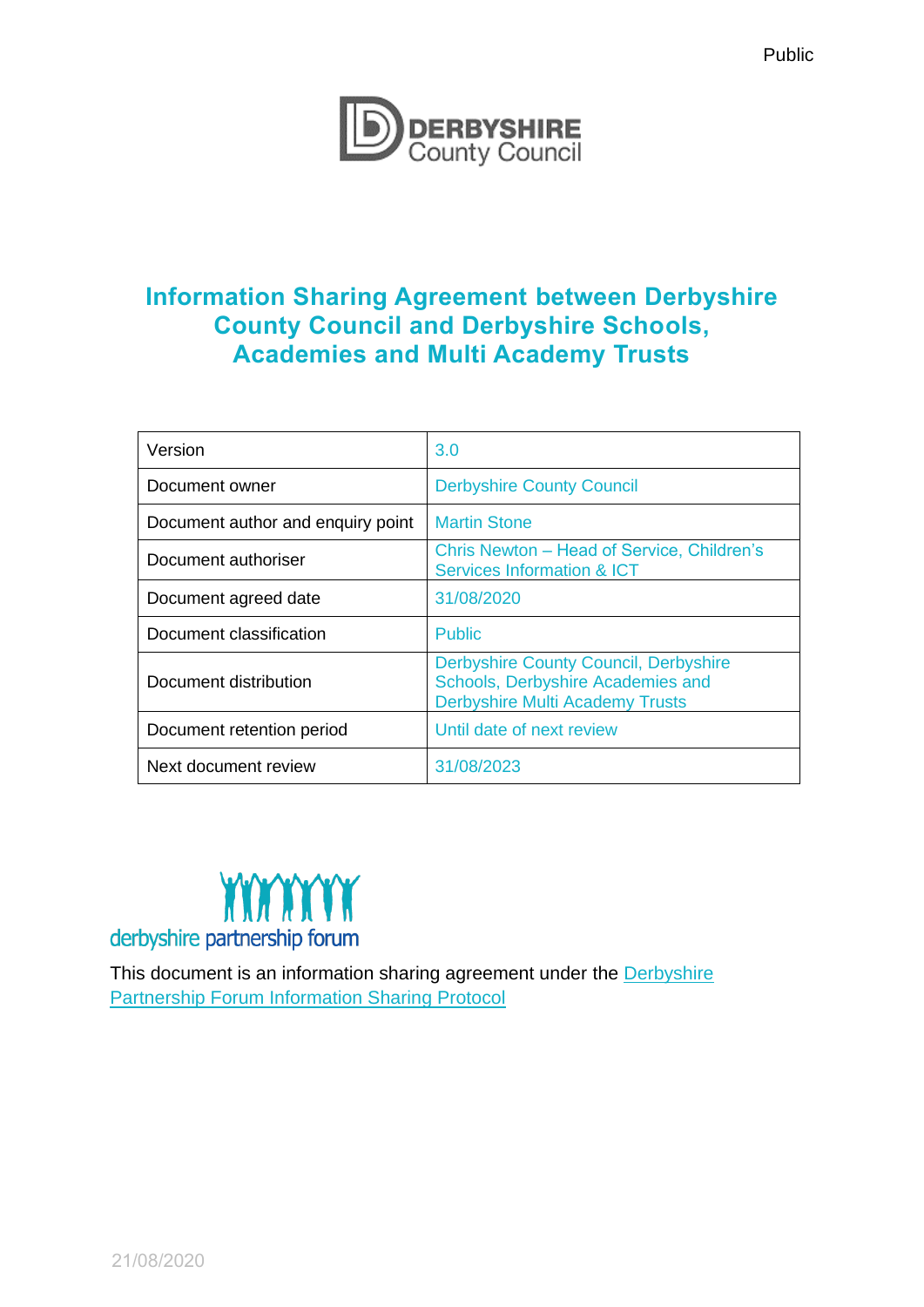## Agreement version control

| Date Issued | Version | <b>Status</b>  | What has changed?                                                                                                                                                                                                                       |
|-------------|---------|----------------|-----------------------------------------------------------------------------------------------------------------------------------------------------------------------------------------------------------------------------------------|
| 01/01/2011  | 1.0     | Original       |                                                                                                                                                                                                                                         |
| 01/06/2016  | 2.0     | <b>Draft</b>   | Updated to reflect<br>organisational,<br>legislative and system changes and                                                                                                                                                             |
| 07/10/2016  | 2.1     | Final          | Legal Service comments incorporated<br>into final document                                                                                                                                                                              |
| 20/09/2017  | 2.2     | Reviewed       | Next review date amended and updated<br>s3.9 to include CME statutory guidance<br>on sharing in year starters/leavers data                                                                                                              |
| 27/10/2017  | 2.3     | Updated        | Change review period guidance to<br>reflect three year review period                                                                                                                                                                    |
| 13/07/2020  | 3.0     | <b>Updates</b> | Rewritten incorporating GDPR and DPA<br>2018<br>changes. Document<br>scope<br>changed to include school/academy-to-<br>school/academy data sharing as well as<br>Council-to-<br>school/academy<br>data<br>sharing. All sections updated |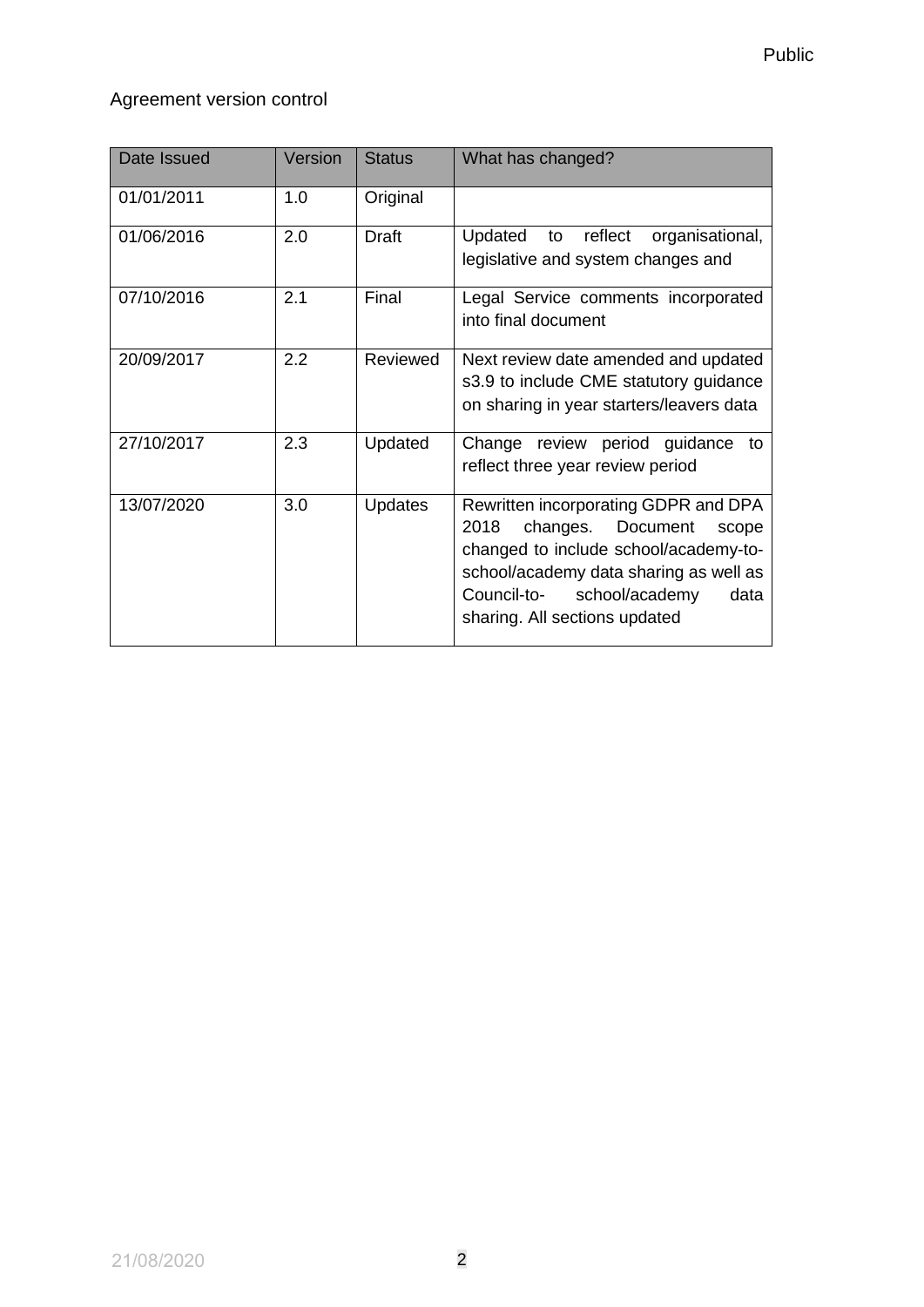## **1. Introduction**

#### **1.1. Reason for agreement**

This Information Sharing Agreement (Agreement) has been developed to facilitate partnership working between the partners identified in 2.1 below. This Agreement identifies the legal powers and methods of sharing information to support work to improve the life outcomes of children, young people and their families in Derbyshire. The agreement reflects that data sharing regularly takes place not only between the Council and academies/schools/trusts but also between academies/schools/trusts.

#### **1.2. Glossary**

| <b>DfE</b>  | Department for Education                          |
|-------------|---------------------------------------------------|
| <b>DCC</b>  | Derbyshire County Council                         |
| <b>EHCP</b> | <b>Education Health and Care Plan</b>             |
| <b>FFT</b>  | <b>Fischer Family Trust</b>                       |
| <b>NCER</b> | <b>National Consortium of Examination Results</b> |
| QCA         | <b>Qualifications and Curriculum Agency</b>       |
| <b>SEND</b> | Special Educational Needs and Disabilities        |
| <b>STA</b>  | <b>Standards Testing Agency</b>                   |
| <b>GDPR</b> | <b>General Data Protection Regulation</b>         |

## **2. Partners and partner responsibilities**

#### **2.1. The partners committed to this Agreement are:**

- The academy/school/trust/multi academy trust named in Section 11 of this agreement (thereafter referred to as the 'academy/school/trust'), who has the role of Data Controller
- Derbyshire County Council (thereafter referred to as the 'Council'), who has the role of Data Controller.

#### **2.2. It will be the responsibility of these Parties to make sure that they:**

- have realistic expectations from the outset
- maintain ethical standards
- have a process by which the flow of information can be controlled
- provide appropriate training
- have adequate arrangements to test compliance with the agreement
- meet Data Protection Act 2018 (DPA), General Data Protection Regulation and other relevant legislative requirements.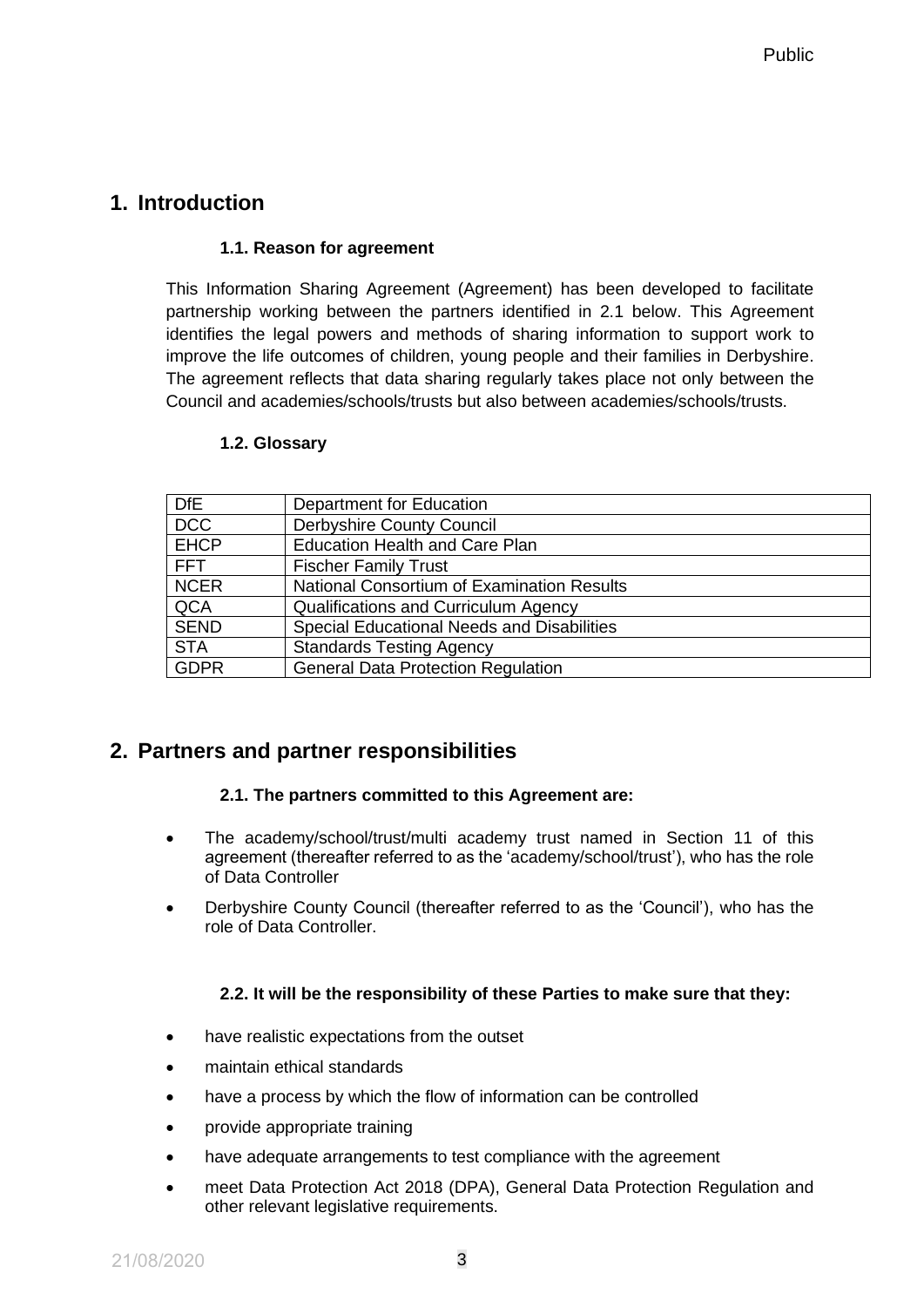## **3. Background and scope of the agreement**

### **3.1. Purpose of Information Sharing**

The purpose of this data sharing agreement is to enable the Council and academies/schools/trusts to share information, in compliance with relevant data protection legislation, in order to fulfil their statutory duties in regard to the education and welfare of all children/young people for whom they are responsible.

### **3.2. Scope of the agreement**

The Agreement covers the sharing of personal data and special categories of data, about data subjects, as defined by the GDPR and the Data Protection Act 2018, and nonpersonal information for the following reasons:

- the statutory duty on the Council to ensure there are sufficient school places in their area, promote high education standards, ensure fair access to educational opportunity and promote the fulfilment of every child's educational potential. The Council must also promote diversity and increased parental choice.
- the Council has a duty to ensure all children of compulsory school age receive and attend suitable educational provision under Education Act 1996
- academies/schools share information directly with each other relating to pupils who transfer from one setting to another, particularly in relation to attainment, attendance, SEND, health/wellbeing and safeguarding data. Data may also be shared where siblings attend different academies/schools to each other where necessary to ensure that safeguarding duties are carried out.
- the Council and academies/schools/trusts have statutory duties in relation to the safeguarding of children/young people
- the Council and academies/schools/trusts have statutory duties in relation to supporting children and young people who are eligible for SEND related provision.
- the Council and academies/schools/trusts have statutory duties in relation to the promoting the education, employment and training of young people which requires the exchange of data and the use of information not otherwise available to either organisation.
- the Council and academies/schools/trusts share information to support processes relating to statutory school census, school workforce census, Early Years Foundation Stage, Phonics, and other key stage pupil attainment data.
- the Council uses data shared for pupil level and aggregated analysis to monitor pupil outcomes comprehensively at county level and associated aggregated spatial levels.
- the Council uses data shared to identify where pupils have transferred so as to make the task of tracking vulnerable pupils more secure and also to ensure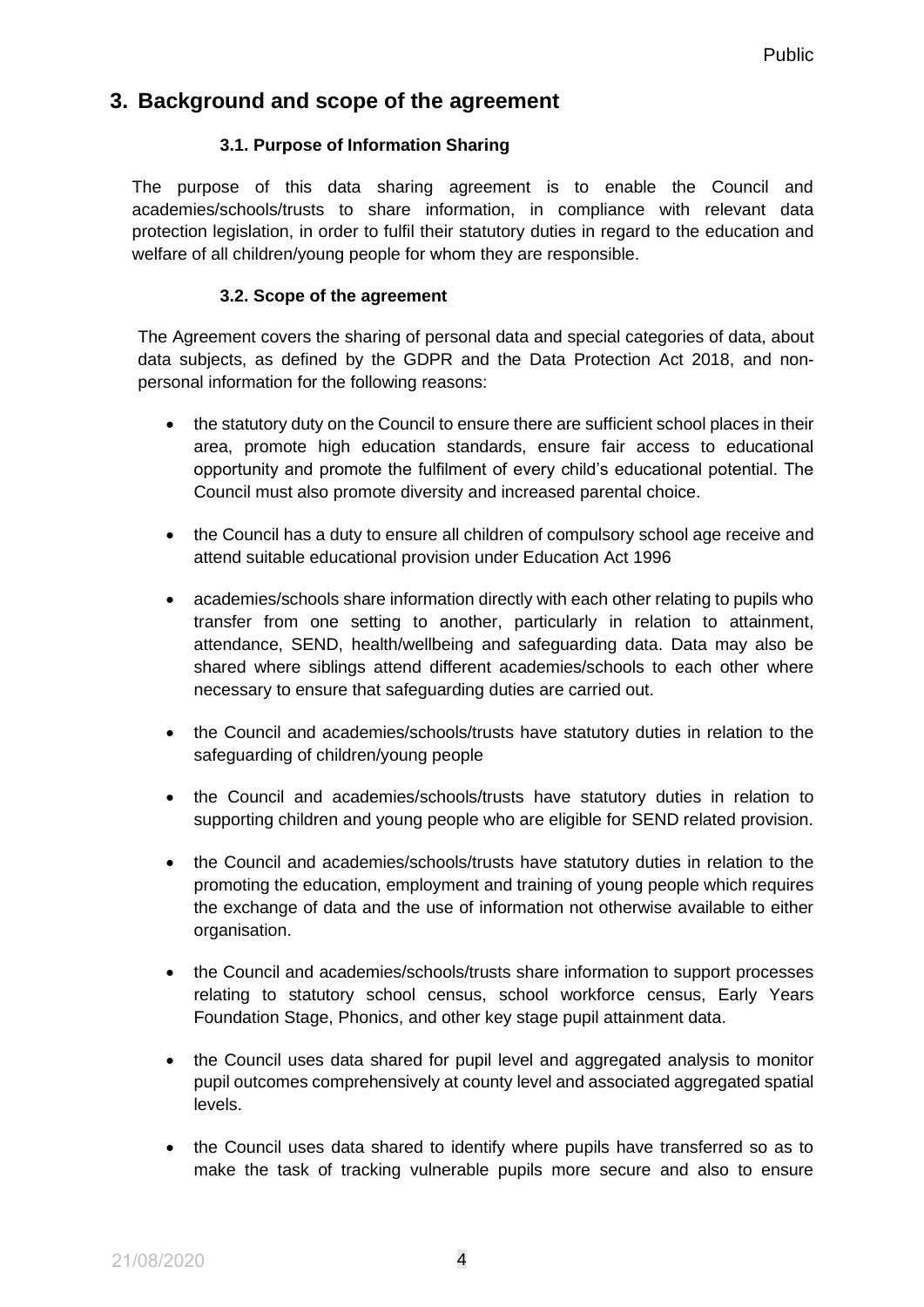appropriate services are extended to pupils needing additional support e.g. for reasons of health, exclusions, attendance or transport.

• the DfE requires evidence that academies/trusts have agreed to share data with the Council in order to release that data to the Council at the earliest opportunity. This agreement will provide that evidence.

The Agreement covers the sharing of information for any of the purposes listed in Section 3.3 of this agreement. It also covers any subsequent information sharing activities within scope of agreement, as defined in section 3.2, which will be recorded in a schedule appended to this agreement following process described in section 3.5.

It does not cover any processing of personal data where the Council is acting as the Data Processor for the academy/school/trust, usually for subscription (traded) services. There will be separate data processing clauses and schedules in agreements for these services compliant with GDPR/Data Protection Act 2018 legislation.

#### **3.3. Information to be shared**

a) The information exchanged routinely between the partner organisations will be at minimum; the data items identified in the specification for the DfE School Census and, together with estimated/actual Key Stage school/pupil level attainment and value added results/analysis at appropriate and relevant levels. Please note the Council and academies/schools/trusts have statutory obligations to share personal data relating to pupils, governors and school workforce with the DfE.

As defined by GDPR and Data Protection Act 2018, personal data and special categories of data, about data subjects will be shared if allowed under relevant legal basis and condition, and it is necessary and proportionate to do so. The special categories of data that may be shared include health and ethnicity related data.

- b) Annual DfE School Workforce Census information to any academy/school/trust that uses the Council's HR and payroll system to support the completion of their returns.
- c) Information sharing carried out under the legal framework contained in the Children & Families Act 2014 relating to SEND and EHCPs. **Please note that as signatories to this Agreement, schools/academies have an option in Section 11 also to sign up to the provisions of the 'Special Educational Needs (SEN) and Disabilities Information Sharing Agreement 3.4' which can be found on the Derbyshire [SchoolsNet](https://schoolsnet.derbyshire.gov.uk/administration-services-and-support/information-governance/information-sharing.aspx) website.**
- d) Information required to support vulnerable groups such as disabled children, children in need, children in care, care leavers and children of families receiving early help support. This includes the information shared with the Council's Virtual School to support educational provision for children in care, who will shortly be introducing a new system called 'ePEPS' for data sharing which will become operational in 2020/2021 and the Early Help & Safeguarding Children Lists the Council shares with schools on a fortnightly basis.
- e) Information required to support integration of children into educational provision e.g. excluded pupils, children requiring behaviour support, SEND support and children with medical conditions.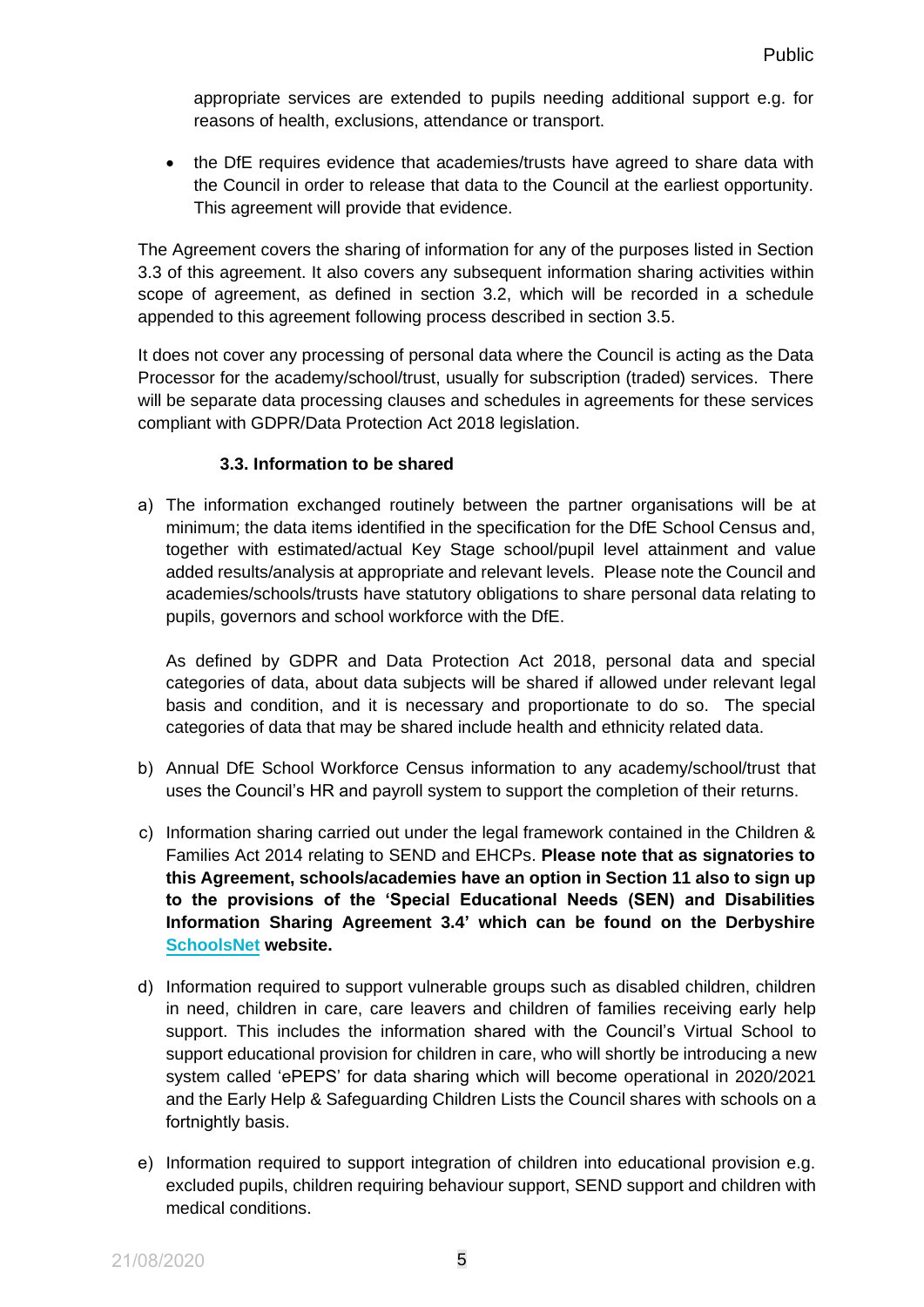- f) Information required to support the statutory children's safeguarding responsibilities of the Council and the academy/school/trust.
- g) Information sharing required to support and enforce attendance of children of compulsory school age in suitable education provision
- h) Information sharing relating to identifying children who have been absent from school for more than 15 days to enable suitable education provision to be put in place and to support programmes aimed at improving school attendance of vulnerable children such as Troubled Families Programme.
- i) Information required by Council to help support families who have decided to Electively Home Educate their children.
- j) Information relating to children and families receiving early help support from academy/school/trust or the Council that do not meet statutory social care thresholds. **Please note the lawful basis for this data sharing is 'Consent'.**
- k) Data can be shared with third parties when the academy/school/trust wishes the Council to pass on data on its behalf for specific programmes set up under the partnership working arrangements as long as the principles of the GDPR/Data Protection Act 2018 are adhered to, for example:
	- a. 1 to 1 tuition programs
	- b. NHS health programs e.g. vaccination programmes, National Child Weight **Measurement**
	- c. Benchmarking analysis exercises on behalf of academies/schools/trusts and the Council
		- i. This may involve sharing additional contextual data about the pupil such as address information, exclusions history, looked after status, SEN status, SEN primary need, leaver status.
- l) Aggregated statistical and performance profiles such as value-added analyses, school profile, school performance indicators, progress charting and pupil level target/attainment analysis will be supplied to the academy/school/trust via the secure Council website.
- m) Data may be shared with the Derbyshire Education Improvement Service. This means sharing of data with:
	- a. Agencies which have funding to support schools, such as Teaching School Alliances and Research Schools
	- b. Other partners such as Diocesan Boards of Education and the Regional Schools Commissioner (so that we can ensure alignment of support provided by or brokered by these partners)
- n) Annual pupil attainment data supplied by the academy/school/trust to the DfE or partner organisations, which the DfE or partner organisations share securely with the Council under agreements.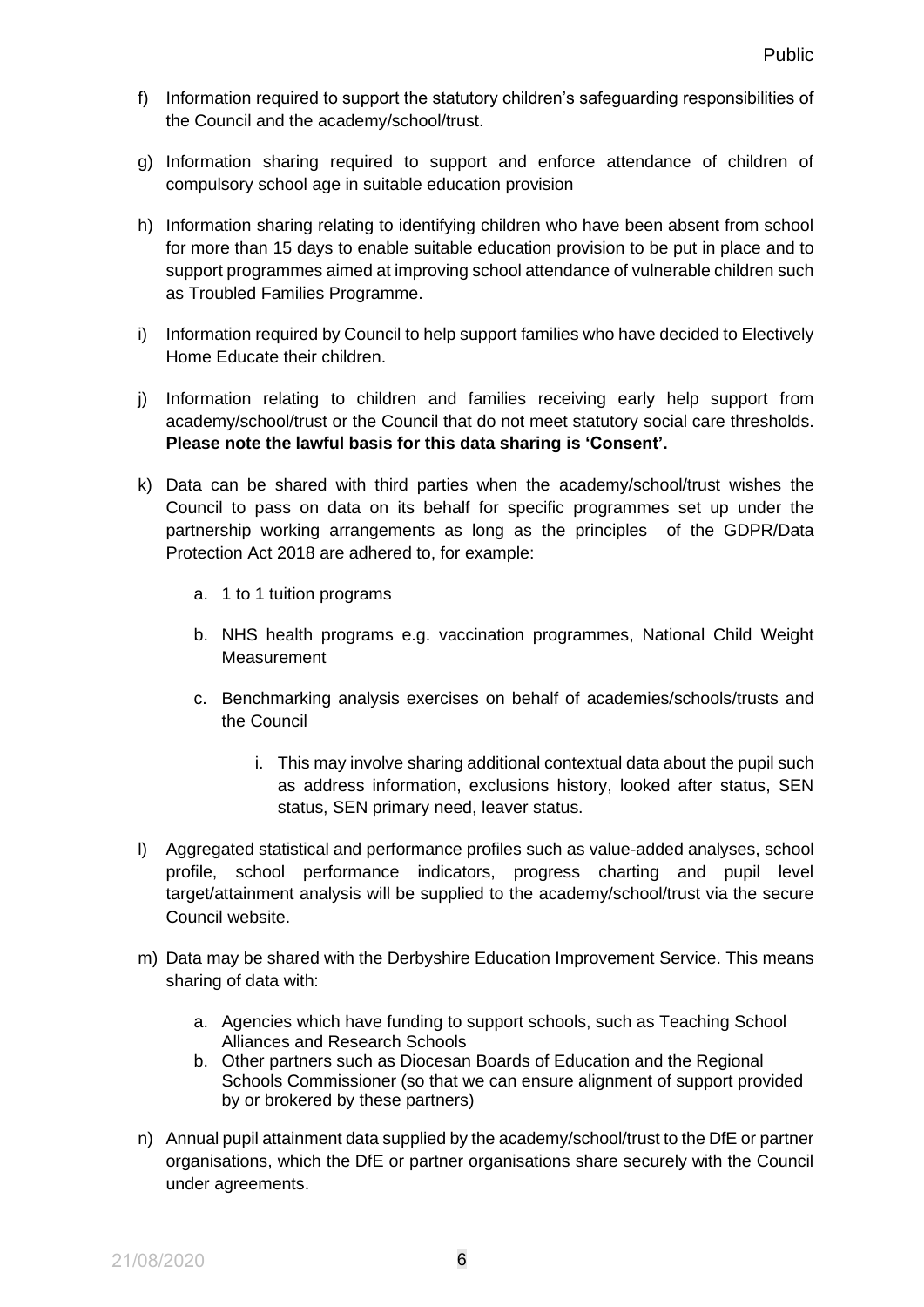- o) Annual FFT Assessment/Target data provided securely by FFT to both partners where agreements are in place.
- p) Early Years Foundation Stage Profile, Key Stages 1, 2, 4 and Post 16 pupil level results data and FFT pupil level estimates will be uploaded and shared (when available) via secure websites of DfE, FFT, STA and the Council as agreed between partners.
- q) Benchmarking data obtained from academy/school/trust, the DfE, STA, QCA, FFT and NCER that can be drilled down to individual pupil level for pupils attending the academy/school/trust as agreed between partners.
- r) Information required to promote the participation in Employment Education and Training of young people under Education & Skills Act 2008 S14. **Please note this applies to Secondary Schools only**
- s) Sharing pupil starters and leavers information at standard transition points (i.e. pupils who apply for school places in September for Reception age pupils, Year 3 pupils (Infant and Junior schools only) and Year 7 pupils via DfE School to School (S2S) secure portal, using CMJ and CML files, or secure automated data transfer solutions provided by the Council, or shared directly from the pupils' current school/academy to the receiving school/academy under Education (Pupil Registration) (England) Regulations 2006 (8 and 12) as amended in 2016.
- t) Sharing pupil starters and leavers information at non-standard transition points (i.e. in year), via DfE School to School (S2S) secure portal, using CMJ and CML files, or secure automated data transfer solutions provided by the Council, or shared directly from the pupils' current school/academy to the receiving school/academy under Education (Pupil Registration) (England) Regulations 2006 (8 and 12) as amended in 2016.
- u) Information required to track Children Missing from Education
- v) Information required to monitor the use of part time timetables for children in education to ensure children have suitable educational provision.
- w) Information the Council or academy/school/trust require to support planning and monitoring of educational provision and services for children during public health emergencies.

### **3.4. Data Processing**

Data will only be processed within the terms of use of the information in this agreement outlined in section 3.5.

#### **3.5. Terms of use of the information**

a) The information will only be used to support the delivery of educational provision to and welfare of children/young people attending the academy/school/trust and to allow the local authority to meet its statutory obligations to support and provide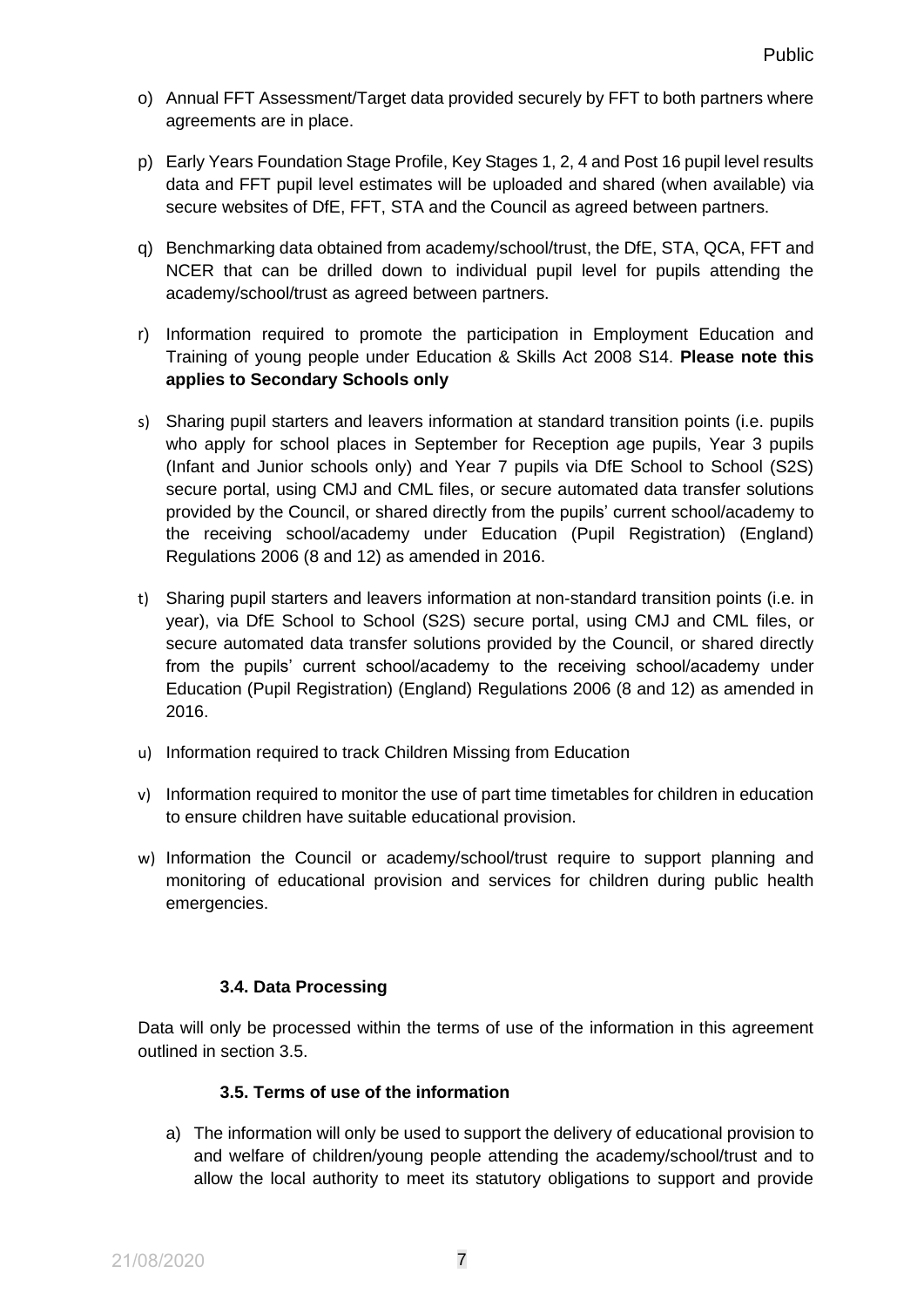children's services across Derbyshire that improve the life outcomes of Derbyshire children, particularly those from vulnerable groups.

- b) Both the academy/school/trust and the Council will adopt the ["Derbyshire](https://www.derbyshirepartnership.gov.uk/about-us/about-us.aspx) [Partnership Forum Information Sharing Protocol"](https://www.derbyshirepartnership.gov.uk/about-us/about-us.aspx) when agreeing to share information and update this data sharing agreement as necessary under that protocol.
- c) For any new information sharing activities between partners undertaken before next review of this agreement and not covered by section 3.3 of this agreement but within scope of section 3.2 of this agreement, an information sharing schedule must be completed and attached to this agreement following consultation and agreement with bodies representing partners, e.g. School Forums. The information sharing schedule should include:
	- Title of information sharing activity
	- Partners involved in Information Sharing Activity
	- Reason of information to be shared
	- Legal basis and Statute of information to be shared
	- Information to be Shared
	- How will Data Subjects be made aware of data sharing process and their rights
	- Format of Information to be Shared
	- Data Minimisation Controls
	- Data Quality Controls
	- Security Controls on Information Sharing
	- Retention and Disposal Controls
	- Timing and Frequency of Data Sharing
	- Contact Details of Partners

The information sharing schedule will then be treated as part of this agreement.

For an academy/school/trust that is part of the Derbyshire RM Integris Contract and has agreed to secure automated data transfers between RM Integris and Council systems to reduce administrative burden of data sharing, the information sharing schedule relating to the transfer will also form part of this agreement.

- d) Whenever possible data shared, should be anonymised, unless requested at personal level. If large volumes of data are provided for research and/or planning by partner organisations, as a matter of courtesy, the outcome of that research/planning should be provided to the organisation(s) supplying the data.
- e) Personal data of children/young people will only be shared using industry standard security arrangements.
- f) Both parties will store personal data shared between both partners on secure systems which can only be accessed by a restricted number of appropriate staff with appropriate security safeguards.
- g) Both parties will use the data supplied for the purposes stated and will not pass such data to third party organisations outside the remit of specified partners in agreement without prior consent.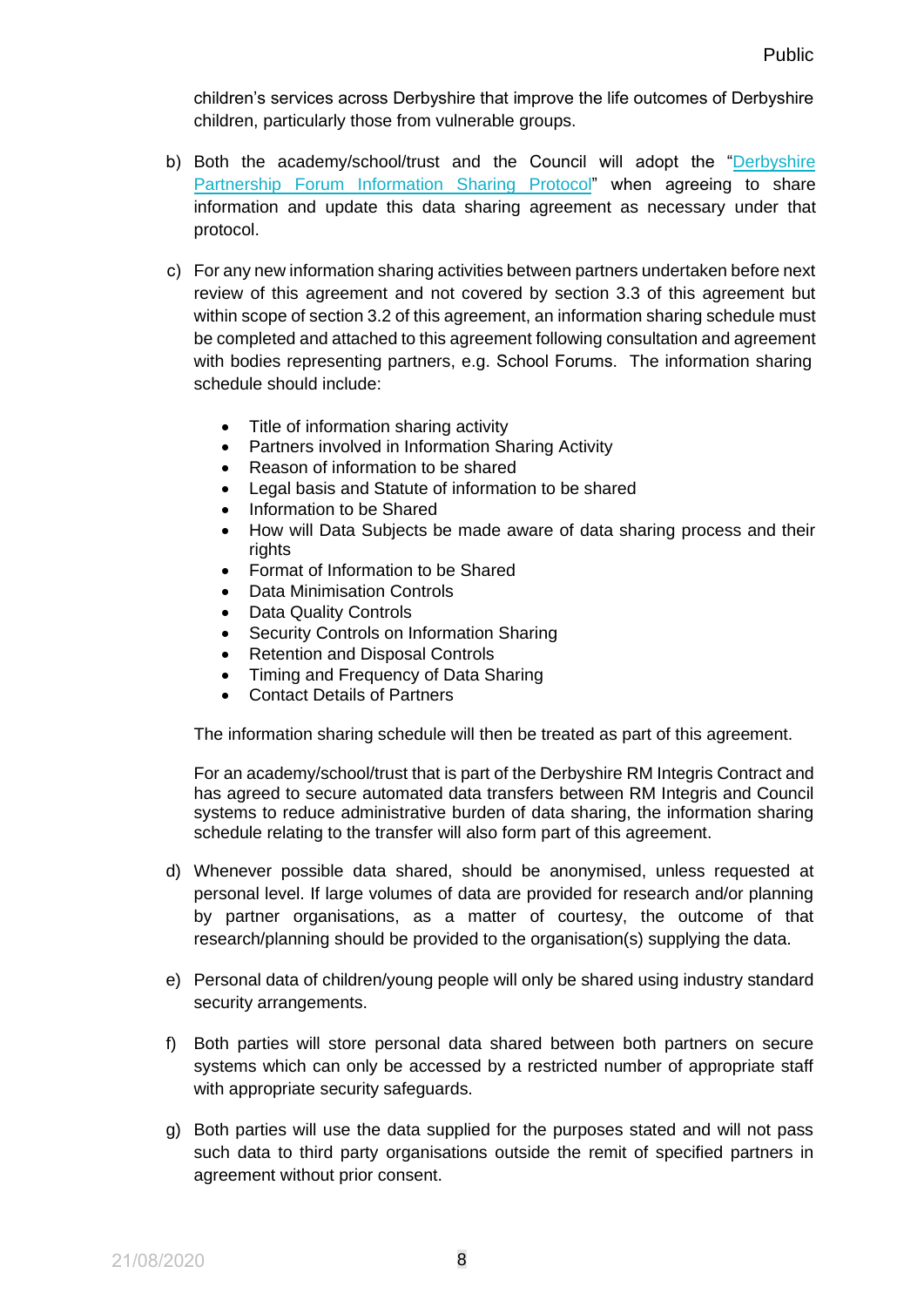- h) Permission will be given by the academy/school/trust to allow the Council to have access to Key Stage/Examination/Target/Assessment data through STA, QCA/DfE and NCER data files; which will avoid the need for additional data transfers by the academy/school/trust if required and agreed by partners.
- i) When the academy/school/trust wishes the Council to share attainment/ contextual/progression pupil data on its behalf with the FFT, the extent of the data analysis returned to the academy/school/trust by the Council will depend on the completeness, accuracy and timeliness of pupil data supplied by the academy/school/trust to the Council and the frequency of changes to the FFT databases, including online systems. The academy/school/trust will also need to notify the FFT giving permission for its data to be included in a Council database and used only for the purpose of creating FFT analyses.
- j) The academy/school/trust undertakes not to make value judgements about another school's performance or publicly compare their performance with that of another NAMED school or schools on the basis of data and analysis provided by the Council. This applies to press releases, statements in public or professional meetings and to discussions with parents of children at the school or those considering applying for the admission of their child to the school.
- k) The academy/school/trust will ensure that up to date Privacy Notices are made available to every parent/guardian/carer, or the child/young person if appropriate, in line with the guidelines issued by the DfE.
- l) The Council will ensure it has up to date Privacy Notices available on its website at [www.derbyshire.gov.uk/privacynotices](http://www.derbyshire.gov.uk/privacynotices) in line with the guidelines issued by the DfE.
	- 3.6. Exchange of Information

Documents not containing personal or commercially sensitive data can be shared by whatever is an appropriate medium by the partners. The Council will share the overwhelming majority of these documents with schools via the [Derbyshire SchoolsNet](https://schoolsnet.derbyshire.gov.uk/home.aspx) website.

Documents containing personal data or commercially sensitive data will only be shared by secure methods such as:

- Web portals with industry standard security and authenticated access e.g. the 'NCER Perspective Lite' secure document transfer web portal.
- Secure email solutions with industry standard security e.g. Microsoft TLS
- Encrypted files with industry standard security e.g. 7zip
- Confirmed delivery post

Schools who are part of Derbyshire RM Integris Contract can share personal data covered by scope of agreement in section 3.2. can agree to share the data by secure automated data transfer between RM Integris and Council systems under an information sharing schedule described in section 3.5 of this agreement.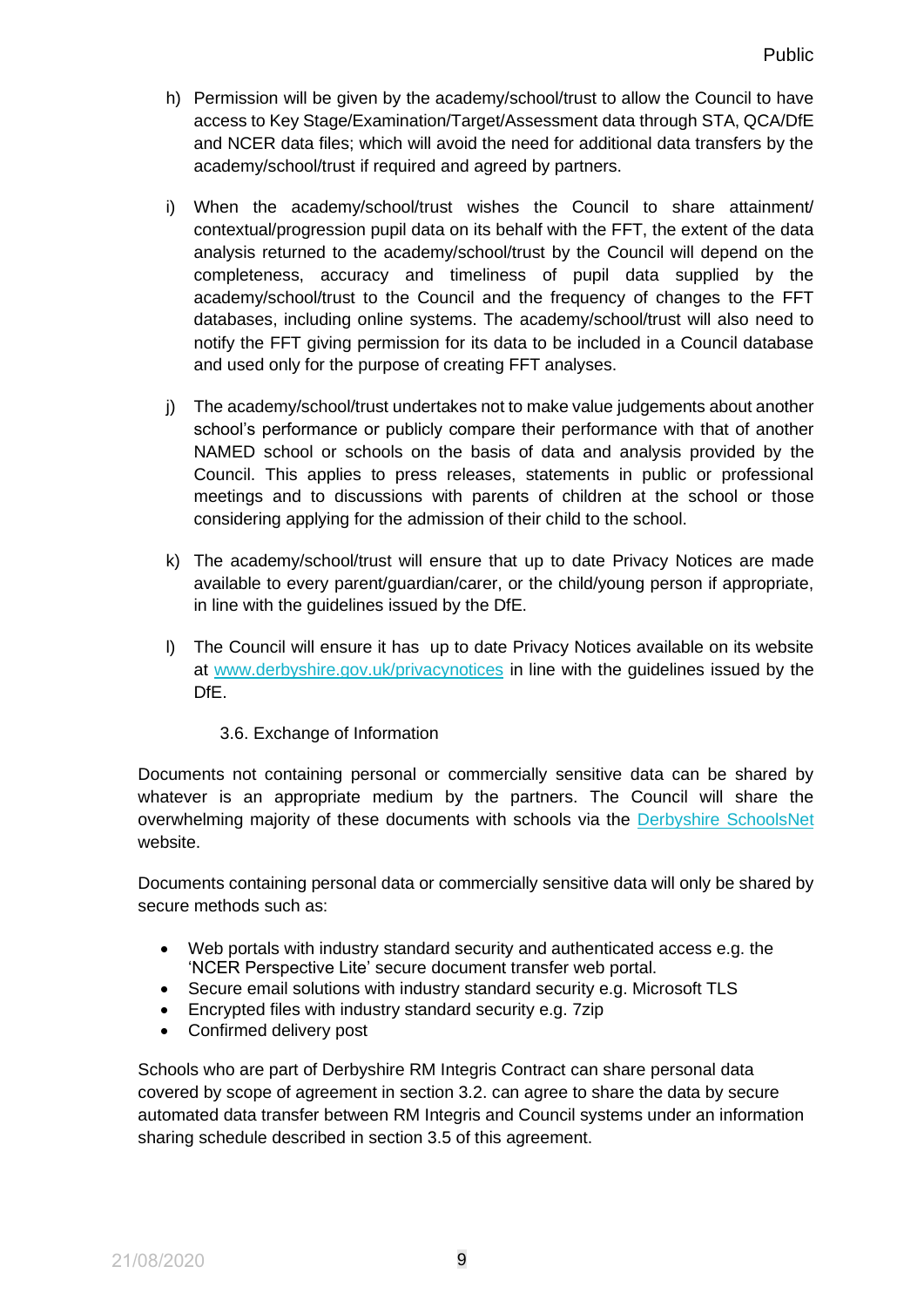## **4. Purposes and legal basis for information sharing**

#### **4.1. Necessary purpose for sharing information**

Personal data will only be shared where it is necessary to support the delivery of educational provision to and welfare of children/young people attending the academy/school/trust and allow partners to meet their statutory obligations to support and provide children's services across Derbyshire that improve the life outcomes of Derbyshire children, particularly those from vulnerable groups.

### **4.2. Legal Basis for Sharing Information**

The legal basis, as outlined in the GDPR/Data Protection Act 2018, for sharing personal data under this agreement will be **one** of the following:

Art 6(1)c - Processing is necessary for compliance with a legal obligation to which the controller is subject

Art 6(1)e - Processing is necessary for the performance of a task carried out in the public interest or in the exercise of official authority vested in the controller

The condition for processing, as defined under GDPR/Data Protection Act 2018, for sharing special categories of data, as defined by the same legislation, under this agreement will be **one** of the following:

Art 9(2)g - Processing is necessary for reasons of substantial public interest on the basis of Union or Member State law

Art 9(2)h - Processing is necessary for the provision of health or social care systems and services on the basis of Union or Member State law.

The sharing of personal data under this agreement will be conducted under the legal framework of the Data Protection Act 2018 and the following legislation:

- Academies Act 2010
- Children Act 1989 and 2004
- Children and Families Act 2014
- Child Care Act 2006 and 2016
- Children and Social Work Act 2017
- Education Act 1996, 2002 and 2011
- Secondary legislation in the form of ministerial regulations enacted by the secretary of state under the Coronavirus Act 2020 Education Act 1996, 2002 and 2011
- Education and Skills Act 2008
- Learning and Skills Act 2000 (S 117)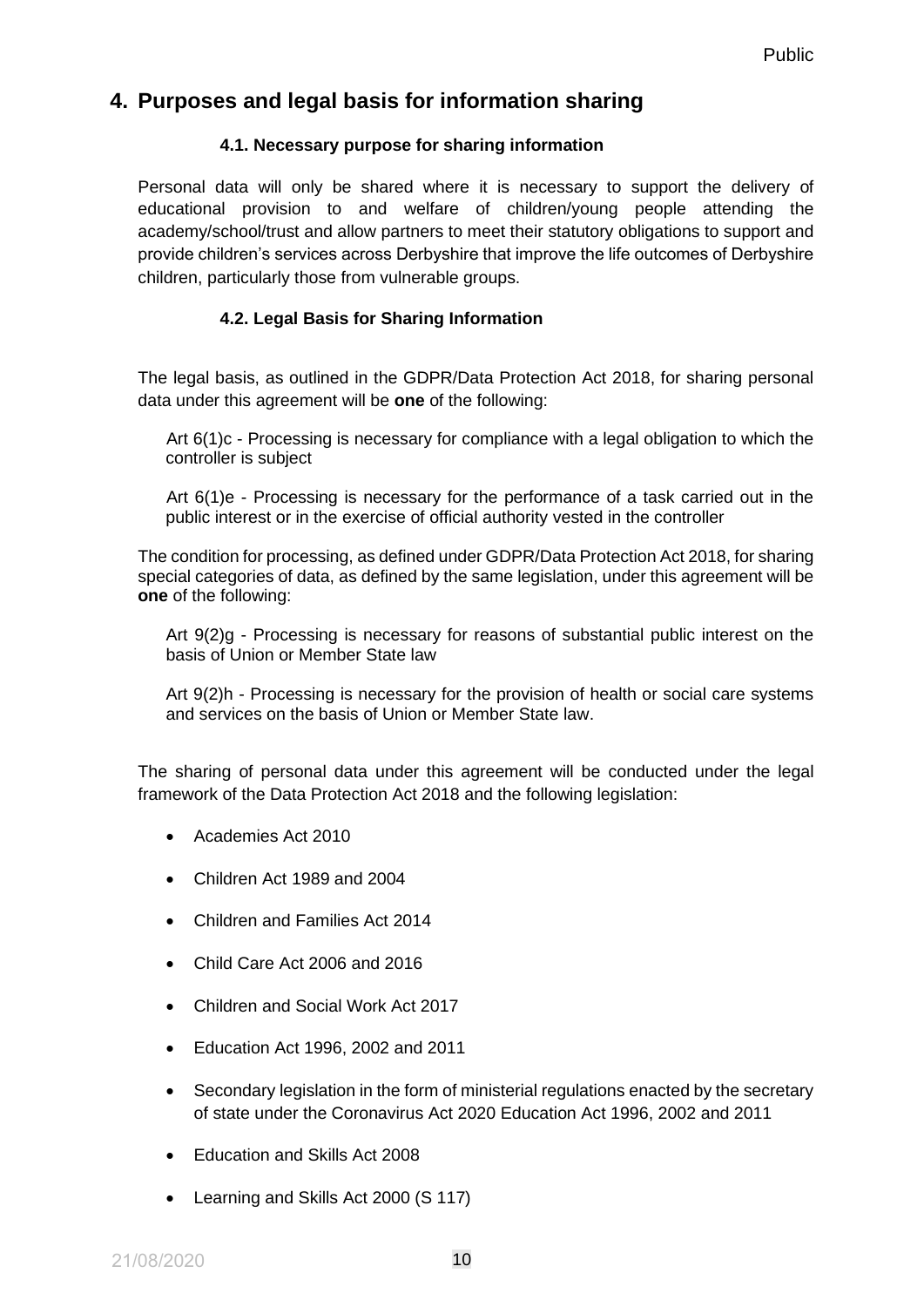- Welfare Reform Act 2012
- Working together to safeguard children 2018 statutory guidance (as updated from time to time)

#### **4.3. Other legislation which has an impact on the Agreement**

- European Union (Withdrawal) Act 2018
- Freedom of Information Act 2000
- Human Rights Act 1998
- General Data Protection Regulation

## **5. Data quality**

### **5.1. Data quality**

Parties to this agreement will adhere to their own data quality policies and procedures when storing, sharing and updating information.

Information discovered to be inaccurate, out-of-date or inadequate for the purpose should be notified to the relevant Data Controller who will be responsible for correcting the data and notifying all other recipients of the information who must also make sure the correction is made.

Core child/young person demographic data held by Council for children attending the academy/school/trust will be updated on a weekly basis using data supplied by the academy/school/trust via secure automated data transfers, as long as an agreement is in place, to reduce administrative burden on the academy/school/trust and the Council.

## **6. Retention storage and disposal**

### **6.1. Retention of data**

Partners will ensure that all information shared under this agreement, regardless of format, will be securely retained, managed and stored in accordance with their own local policies and procedures to ensure compliance with the General Data Protection Regulation, Data Protection Act 2018 and any subsequent relevant legislation.

### **6.2. Storage of data**

Partners will ensure that all information shared under this agreement, regardless of format, will be securely retained, managed and stored in accordance with their own local policies and procedures to ensure compliance with the General Data Protection Regulation, Data Protection Act 2018 and any subsequent relevant legislation.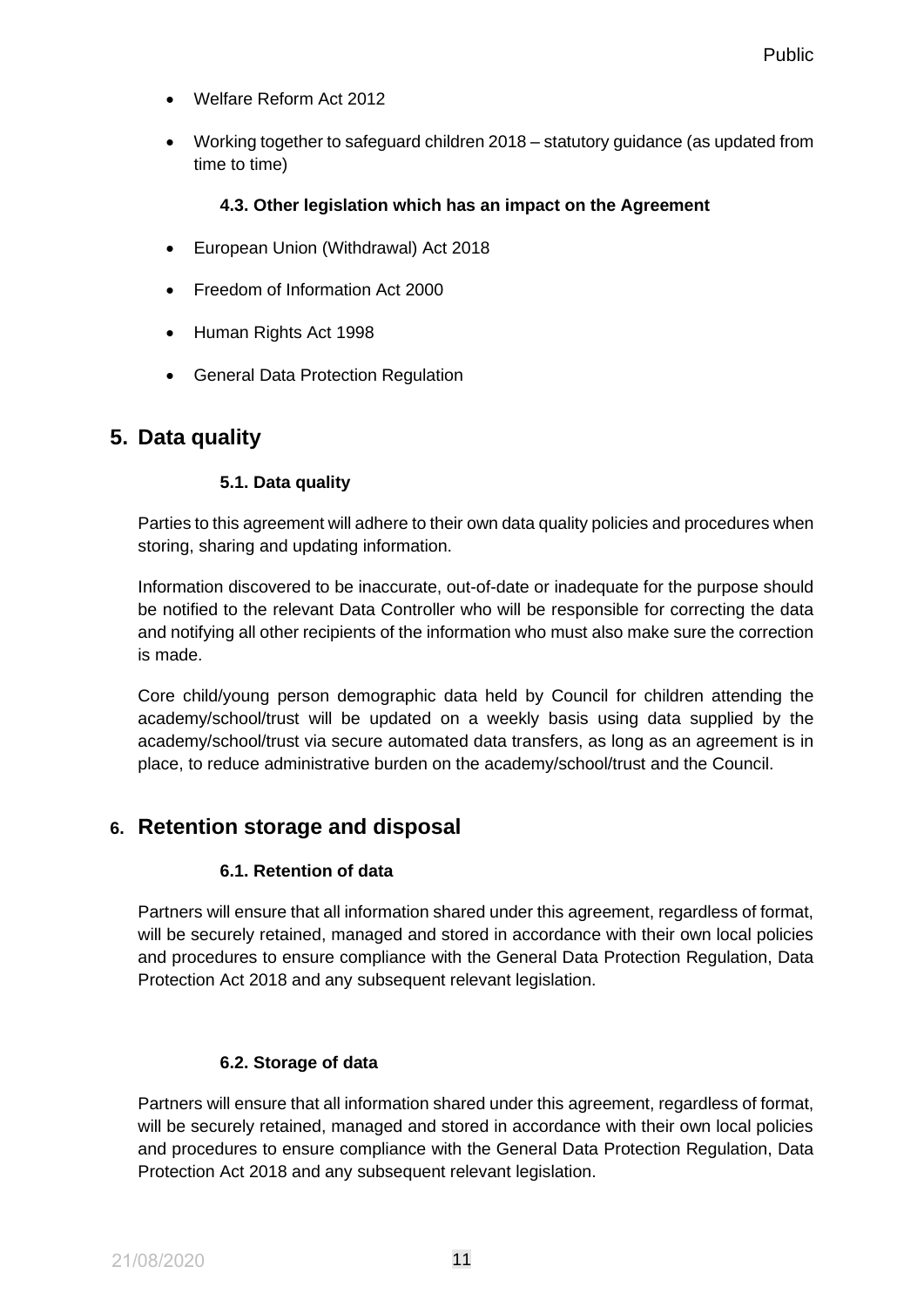#### **6.3. Disposal of data**

Partners will make sure that all information shared under this agreement, regardless of format, will be destroyed in accordance with their own local policies and procedures relating to retention and disposal of record to ensure compliance with the General Data Protection Regulation, Data Protection Act 2018 and any subsequent legislation.

## **7. Access and security**

#### **7.1. Access and Security**

The partners to this agreement will have policies and systems in place to ensure information held on its information systems is held securely and in compliance with the security requirements of the General Data Protection Regulation, Data Protection Act 2018 and any subsequent legislation applicable to the processing of the personal information shared under this agreement.

Each partner will make sure they take appropriate technical and organisational measures against unauthorised or unlawful processing of personal data and against accidental loss or destruction of, or damage to, personal data.

Specifically, each partner must ensure they have procedures in place to do everything reasonable to:

- make accidental compromise or damage unlikely during storage, handling, use, processing transmission or transport
- deter deliberate compromise or opportunist attack
- dispose of or destroy the data in a way that makes reconstruction unlikely
- promote discretion to avoid unauthorised access
- maintain a record of personal data and processing activities regarding the data.

Signatory parties are expected to train their relevant staff and promote awareness of the major requirements of information sharing, including responsibilities in confidentiality and data protection.

Access to information subject to this agreement will only be granted to those professionals who 'need to know' to effectively discharge their duties.

#### **7.2. Users of NCER Perspective Lite**

When using the secure document transfer web portal 'NCER Perspective Lite' the headteacher of the academy/school/trust is responsible for ensuring that only authorised staff within the academy/school/trust have access to the documents containing personal or commercially sensitive data shared via the portal.

Academies/Schools/Trusts should have procedures in place for reviewing who has access to this portal and ensuring staff that leave or change roles in the school/academy/trust have their access rescinded.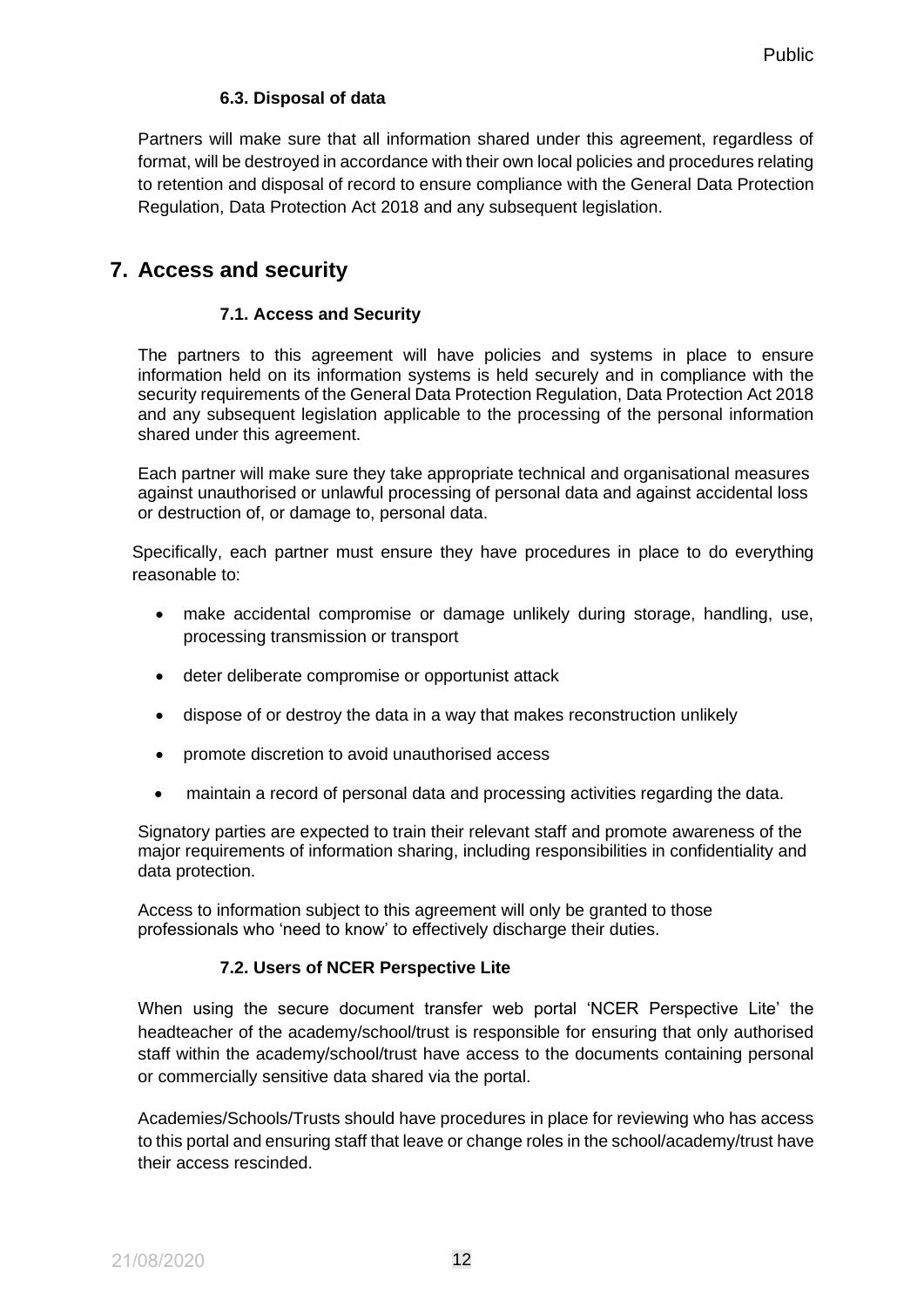When using this portal, which is facilitated by the Council, schools must comply with the Council's password policy, which can be found at: [https://staff.derbyshire.gov.uk/site](https://staff.derbyshire.gov.uk/site-elements/documents/information-security/password-policy.pdf)[elements/documents/information-security/password-policy.pdf](https://staff.derbyshire.gov.uk/site-elements/documents/information-security/password-policy.pdf)

## **8. Handling of complaints, information requests or breaches of the agreement**

#### **8.1. Data breaches**

The Partners to this agreement will, in the event of a personal data breach or breach of confidentiality, take steps to notify the Data Controller and relevant organisations' Data Protection Officer(s) (DPO) no later than 48 hours after discovered. The Data Controller has the responsibility to notify the Information Commissioner's Office (ICO) of a serious breach within 72 hours of becoming aware of the breach.

Partners will make sure that all breaches of agreement, internal discipline, security incidents or malfunctions will be managed in accordance with their own local policies and procedures; which should comply with the General Data Protection Regulation, Data Protection Act 2018 and any subsequent legislation.

#### **8.2. Handling of information requests**

Requests relating to access to personal information (Subject Access Requests) shared under this agreement or any other requests relating to individual rights of data subjects under the General Data Protection Regulation, Data Protection Act 2018, Freedom of Information Act 2000 and any subsequent legislation will be the responsibility of the Partner receiving the request and handled under their local policies and procedures.

If the request relates to information shared by other Partners, they should be consulted before any information that has been shared by them is disclosed, amended or destroyed.

The parties agree to undertake reasonable efforts to liaise with the other party or parties, as necessary to agree on relevant exemptions from disclosure.

#### **8.3. Complaints**

Complaints relating to the information shared under this agreement will be the responsibility of the Partner receiving the complaint under their local policies and procedures. Partners should be consulted over responses to a complaint if it relates to information they have shared.

#### **8.4. Indemnity to the Agreement**

Each Partner will keep each of the other Partners fully indemnified against any and all costs, expenses and claims that arise out of any breach of this agreement by their staff, agents, contractors or data processors and in particular, but without limitation, the unauthorised or unlawful loss, theft, use, destruction or disclosure by the offending Partners or their sub-contractors, data processors, employees, agents or any other person within the control of the offending Parties of any data obtained in connection with this agreement.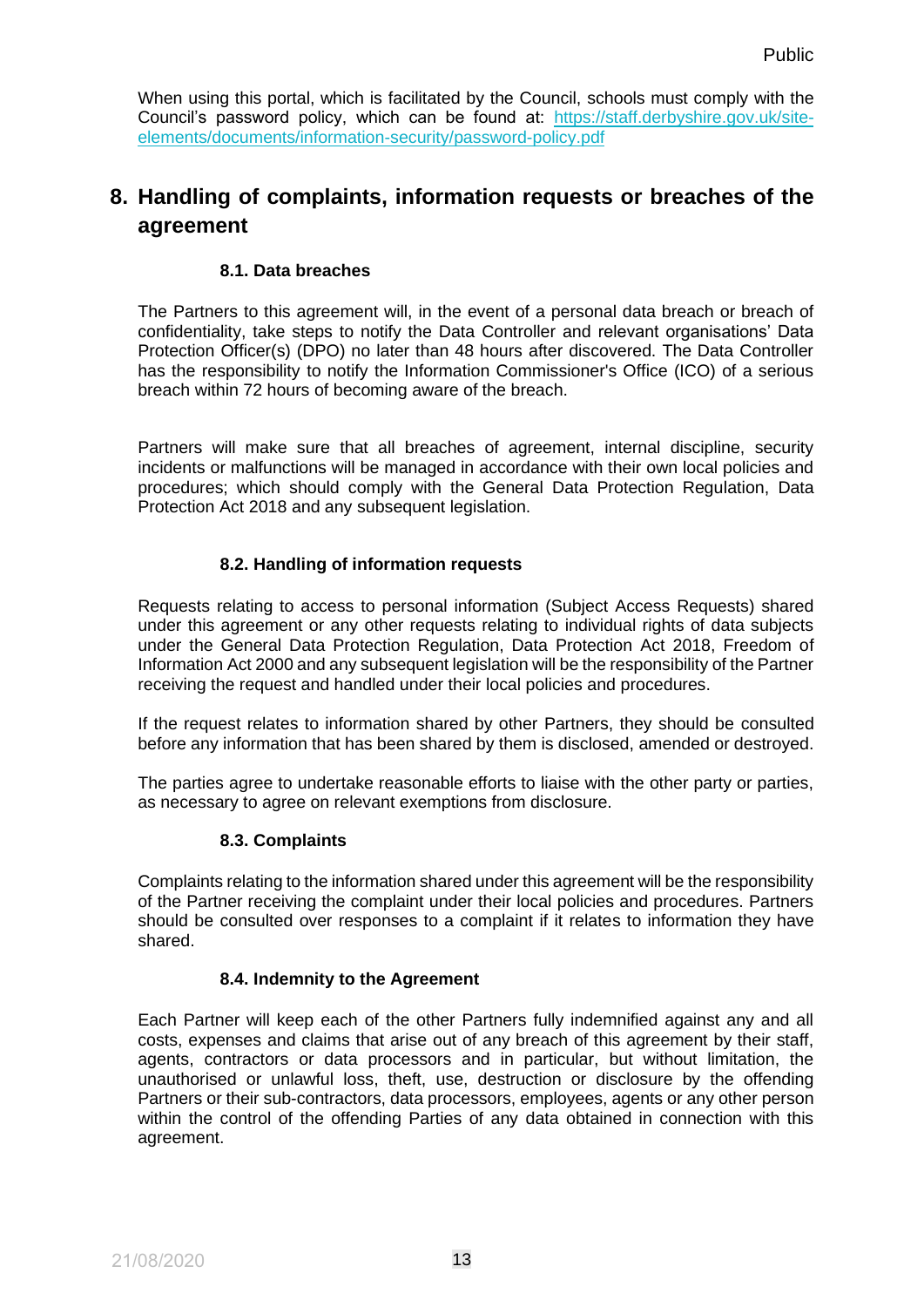## **9. Commencement and termination of the agreement**

### **9.1. Commencement of the Agreement**

This agreement shall take effect from the date that the Parties sign the agreement and shall continue in force until this agreement is terminated under one of the conditions stated in Section 9.2 below.

## **9.2. Termination of the Agreement**

- a) Any Party may terminate this Agreement at any time provided they give a minimum of 30 days' notice in writing to the other Parties.
- b) The Council review and replace this agreement with an updated version.
- c) Any Party can suspend this Agreement for 30 days if they consider that security arrangements have been compromised. Such suspension arrangements are intended to allow the affected Party the opportunity to seek a resolution and cause any remedial actions to be completed. In event that agreement is not reached, the Agreement will be terminated in writing with full explanation to the Parties concerned.
- d) The obligations of confidentiality imposed on the Parties by this Agreement shall continue in full force and effect after the expiry or termination of this Agreement.

## **10. Monitoring, review and dissemination of the agreement**

### **10.1. Monitoring of the agreement**

Compliance with the agreement will be monitored by both the Council and academy/school/trust/trust in accordance with their own policies and procedures.

### **10.2. Review of the Agreement**

All Parties agree that the Agreement should be reviewed every three years or when there is any major change to the data, process, relevant legislation or Parties to the Agreement. The Parties agree to notify a representative of the Data Controller of any requirements to review the Agreement and it will be the responsibility of the Council to undertake the review.

### **10.3. Dissemination of the Agreement**

All Parties will disseminate copies of this Agreement to all relevant staff and, on request, to the data subjects of the Agreement process and will ensure that appropriate training is provided to all relevant staff.